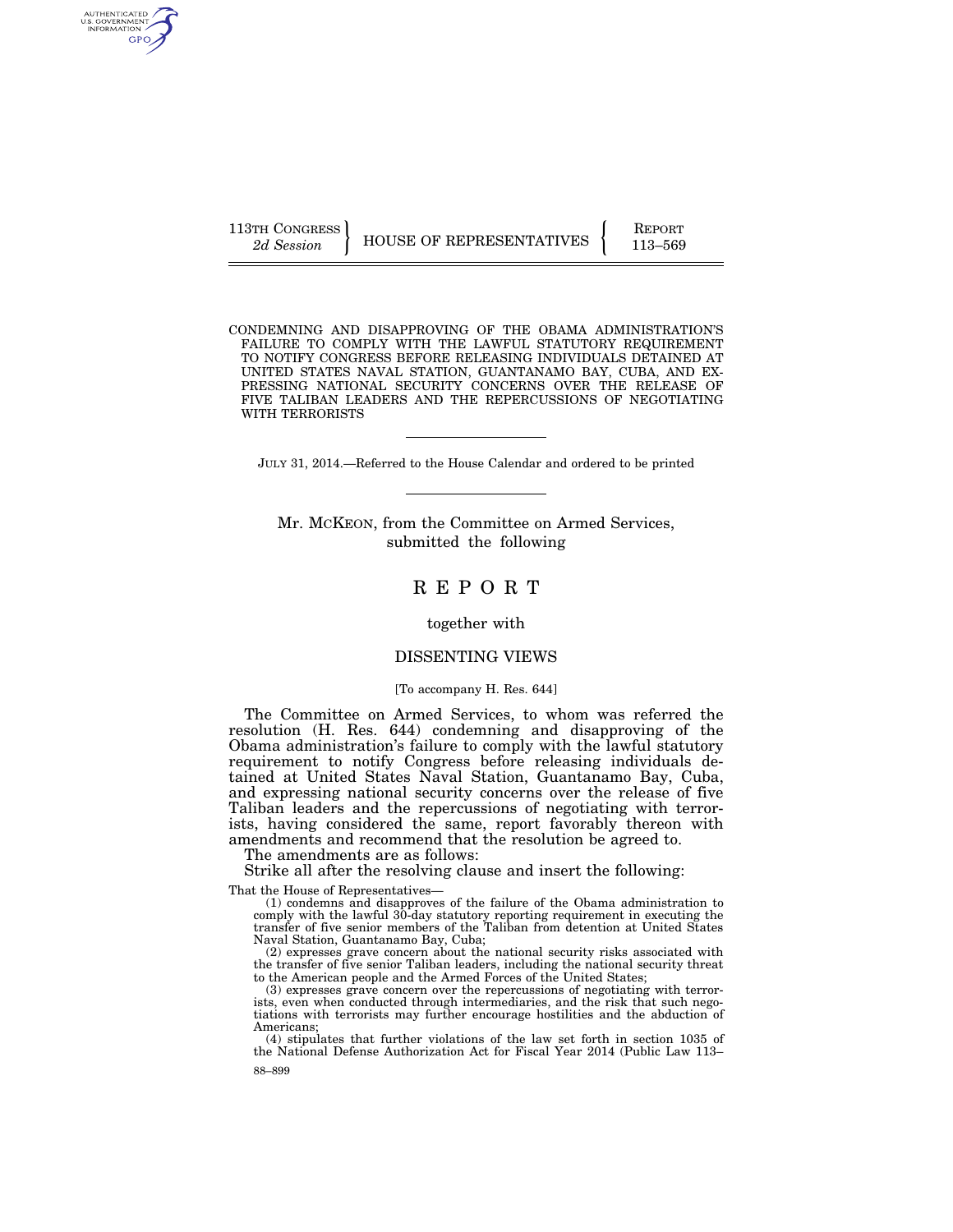66; 10 U.S.C. 801 note) and section 8111 of the Department of Defense Appropriations Act, 2014 (Public Law 113–76) are unacceptable;

(5) expresses that these actions have burdened unnecessarily the trust and confidence in the commitment and ability of the Obama administration to constructively engage and work with Congress; and

(6) expresses relief that Sergeant Bergdahl has returned safely to the United States.

### Amend the preamble to read as follows:

- Whereas section 1035 of the National Defense Authorization Act for Fiscal Year 2014 (Public Law 113–66; 10 U.S.C. 801 note) requires the Secretary of Defense to notify the appropriate committees of Congress not later than 30 days before the transfer or release of any individual detained at United States Naval Station, Guantanamo Bay, Cuba (hereinafter referred to as ''GTMO'');
- Whereas on May 31, 2014, the Department of Defense transferred five Taliban detainees held at GTMO to the State of Qatar;
- Whereas according to declassified United States government documents, the five detainees were all senior Taliban leaders: Abdul Haq Wasiq was the Taliban Deputy Minister of Intelligence, Mullah Norullah Noori was the Taliban military commander at Mazar-e-Sharif, Mullah Mohammad Fazl was the Taliban Deputy Minister of Defense, Khairullah Said Wai Khairkwa was the Taliban Minister of Interior, and Mohammad Nabi Omari was the Taliban communications chief and border chief;
- Whereas these five senior Taliban leaders have had associations with al-Qaeda or have engaged in hostilities against the United States or its coalition partners;
- Whereas these five senior Taliban detainees held leadership positions within the Taliban in Afghanistan when it provided safehaven for al-Qaeda to conduct planning, training, and operations for the September 11, 2001, attacks;
- Whereas in 2010, after an extensive evaluation meant to identify detainees who could be transferred out of the detention facility at GTMO, the Obama administration determined that these five should remain in United States detention because they were ''too dangerous to transfer'' because each ''poses a high level of threat that cannot be mitigated sufficiently except through continued detention"
- Whereas the President has stated that there is "absolutely" the "possibility of some" of these former Taliban detainees ''trying to return to activities that are detrimental to'' the United States;
- Whereas other former GTMO detainees that were transferred have become leaders of al-Qaeda affiliates actively plotting against the United States and are ''involved in terrorist or insurgent activities'
- Whereas Secretary of Defense Chuck Hagel testified before the Committee on Armed Services of the House of Representatives that, pursuant to an agreement with Qatar, the five former detainees transferred in May would not be allowed to leave Qatar for one year, but after that date there would be no restrictions on the movement of the former detainees;
- Whereas notwithstanding the fact that Qatar is an important regional ally, after another GTMO detainee was transferred to Qatar in 2008, Qatar apparently had difficulty implementing the assurances Qatar gave the United States in connection with that detainee's transfer;
- Whereas senior officials in the Obama administration negotiated, through intermediaries in the government of Qatar, with the Taliban, and with the Haqqani Network, which the Department of State has designated as a foreign terrorist organization, and which held Sergeant Bowe Bergdahl captive;
- Whereas Secretary Hagel testified to the Committee on Armed Services of the House of Representatives that negotiations for the transfer of the five Taliban detainees in exchange for Sergeant Bergdahl began in January 2014;
- Whereas the General Counsel of the Department of Defense signed a memorandum of understanding with the Attorney General of the State of Qatar on May 12, 2014, regarding the security conditions for transfer of these five Taliban detainees;
- Whereas in addition to an unknown number of officials of Qatar, senior Obama administration officials acknowledge that approximately 80 or 90 individuals within the Obama administration were knowledgeable of the planned transfer of the five Taliban detainees prior to their transfer;
- Whereas Congress was not notified of the transfer until June 2, 2014, three days after such individuals were transferred, and 33 days after the date on which such notification was required by section 1035 of the National Defense Authorization Act for Fiscal Year 2014 (Public Law 113–66; 10 U.S.C. 801 note) and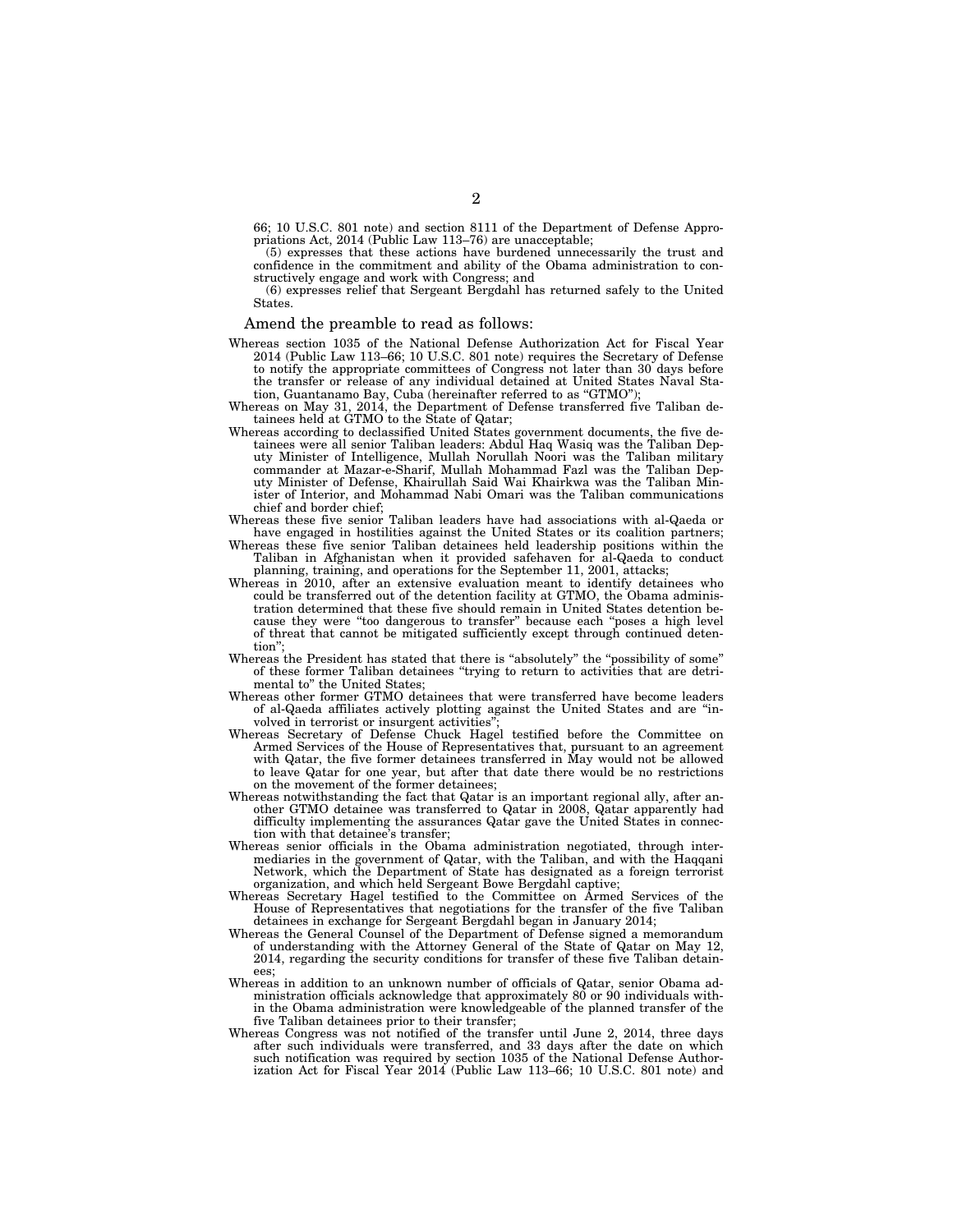section 8111 of the Department of Defense Appropriations Act, 2014 (Public Law 113–76);

- Whereas the Secretary of Defense, in consultation with the President and other senior Obama administration officials, did not comply with the 30-day notification requirement:
- Whereas article II, section 3 of the Constitution stipulates that the President "shall take care that the laws be faithfully executed'
- Whereas on January 15, 2009, the Office of Legal Counsel in the Department of Jus-tice acknowledged that, under article I of the Constitution, Congress possesses legislative authority concerning the detention and release of enemy combatants;

Whereas the Obama administration has complied with the law in all other detainee transfers from GTMO since the date of the enactment of prevailing law; and

Whereas in 2011, after leaders of the Senate and House of Representatives expressed their bipartisan opposition to the prospective transfer of these Taliban detainees from GTMO, senior Obama administration officials assured these Senators and Members of Congress that there would be no exchange of Taliban detainees for Sergeant Bergdahl, and that any transfer of Taliban detainees that might otherwise occur would be part of a reconciliation effort with the Taliban and the Government of Afghanistan and that such a transfer would only take place in consultation with Congress pursuant to law: Now, therefore, be it

Amend the title so as to read:

Resolution condemning and disapproving of the failure of the Obama administration to comply with the lawful statutory requirement to notify Congress before transferring individuals detained at United States Naval Station, Guantanamo Bay, Cuba, and expressing concern about the national security risks over the transfer of five Taliban leaders and the repercussions of negotiating with terrorists.

#### PURPOSE AND BACKGROUND

On June 25, 2014, Representative Scott E. Rigell introduced H. Res. 644, "condemning and disapproving of the Obama administration's failure to comply with the lawful statutory requirement to notify Congress before releasing individuals detained at United States Naval Station, Guantanamo Bay, Cuba, and expressing national security concerns over the release of five Taliban leaders and the repercussions of negotiating with terrorists.'' H. Res. 644 was referred to the Committee on Armed Services on June 25, 2014.

On May 31, 2014, the United States transferred five detainees from the U.S. detention facility at United States Naval Station, Guantanamo Bay (GTMO), Cuba to Qatar. This transfer was carried out due to an agreement achieved between the Afghan Taliban and the United States (brokered by the Government of Qatar) to release Army Sergeant Bowe Bergdahl to the United States in exchange for five GTMO detainees: Abdul Haq Wasiq, Mullah Norullah Noori, Mullah Mohammad Fazl, Khairullah Said Wai Khairkwa, and Mohammad Nabi Omari.

The Department of Defense informed the committee of the transfer of the five Guantanamo detainees to Qatar on the same day as the exchange. On June 2, 2014 the Secretary of Defense provided the committee written notification regarding the transfer.

There are two statutory provisions governing foreign transfers of GTMO detainees to the custody or control of another country. Section 1035 of the National Defense Authorization Act for Fiscal Year 2014 (Public Law 113–66) requires the following before the transfer or release of a GTMO detainee: (1) the Secretary of Defense must determine that the risk posed by the detainee will be substantially mitigated and that the transfer is in the national security interests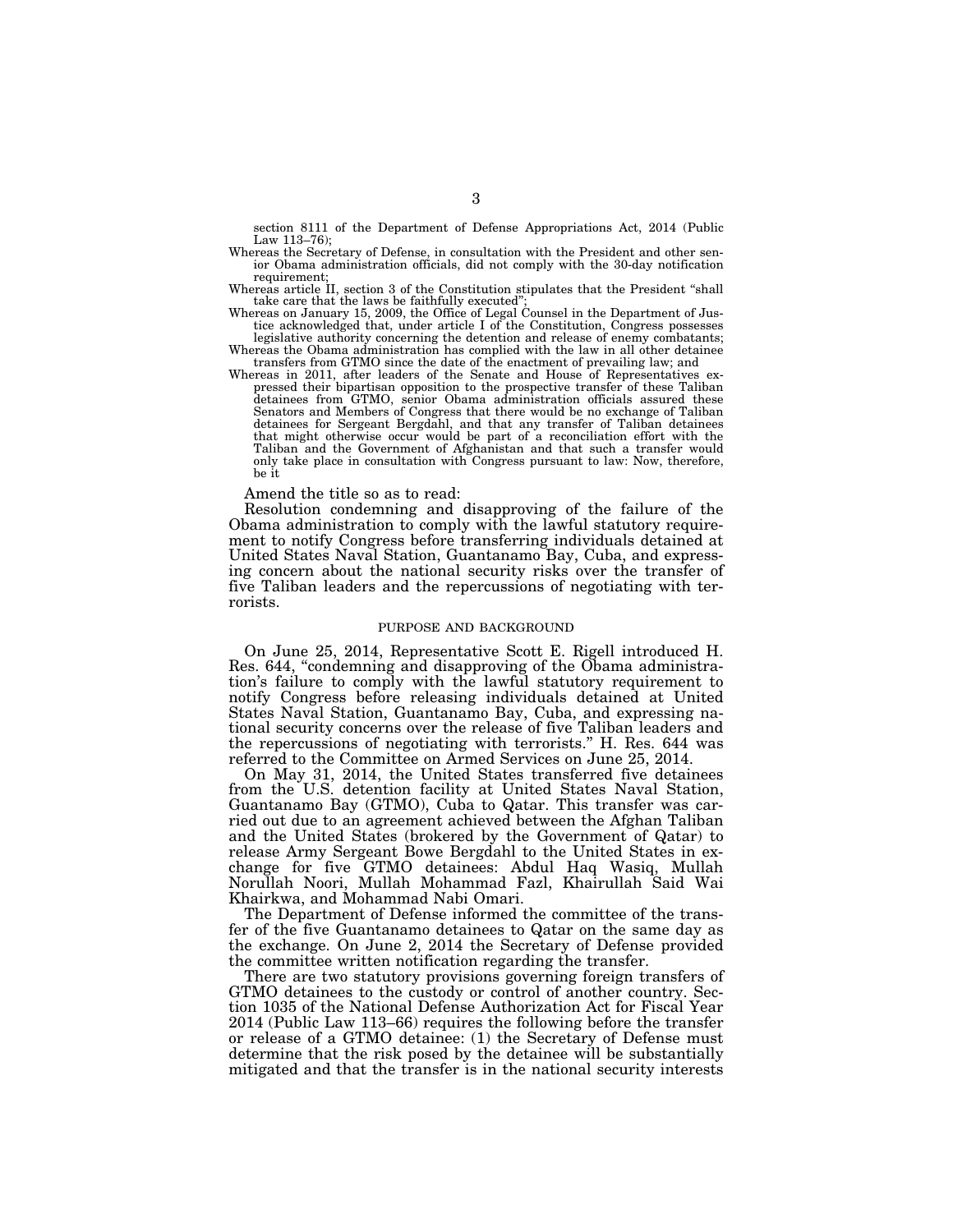of the United States; (2) the Secretary of Defense must notify the appropriate committees of Congress at least 30 days before the transfer or release of a GTMO detainee; (3) the Secretary of Defense must provide detailed information regarding the circumstances of the transfer or release along with the notification, including how the risk posed by the detainee will be substantially mitigated, and an assessment of the capacity, willingness, and past practices of the receiving country. Section 8111 of the Department of Defense Appropriations Act, 2014 also contains the following language, ''None of the funds appropriated or otherwise made available in this Act may be used to transfer any individual detained at United States Naval Station Guantanamo Bay, Cuba to the custody or control of the individual's country of origin, any other foreign country, or any other foreign entity except in accordance with section 1035 of the National Defense Authorization Act for Fiscal Year 2014.''

On July 29, 2014, the Committee on Armed Services met in open session to consider H. Res. 644 and report the measure to the House. During the markup, Chairman Howard P. "Buck" McKeon offered an amendment in the nature of a substitute to H. Res. 644 that would condemn and disapprove of the failure of the Obama administration to comply with the lawful statutory requirement to notify Congress before transferring five GTMO detainees, and expressing concern about the associated national security risks and repercussions of negotiating with terrorists. The amendment in the nature of a substitute offered by Chairman McKeon was agreed to by record vote, 34–25. The title of H. Res. 644 would be amended so as to read: ''Condemning and disapproving of the failure of the Obama administration to comply with the lawful statutory requirement to notify Congress before transferring individuals detained at United States Naval Station, Guantanamo Bay, Cuba, and expressing concern about the national security risks over the transfer of five Taliban leaders and the repercussions of negotiating with terrorists.''

The committee ordered H. Res. 644, as amended, reported to the House with a favorable recommendation by voice vote, a quorum being present.

#### **HEARINGS**

No hearings were held by the committee on H. Res. 644.

The committee held a hearing ''The May 31, 2014 Transfer of Five Senior Taliban Detainees''' on June 11, 2014, to receive testimony from Secretary of Defense, Chuck Hagel, and the General Counsel of the Department of Defense, Stephen Preston. The committee subsequently met to receive a classified briefing ''The May 31, 2014 Transfer of Five Senior Taliban Detainees''' on June 18, 2014 from senior officials in the Department of Defense and the Office of the Director of National Intelligence.

#### COMMITTEE POSITION

On July 29, 2014, the Committee on Armed Services held a markup session to consider H. Res. 644. The committee agreed to an amendment in the nature of a substitute during the consideration of H. Res. 644.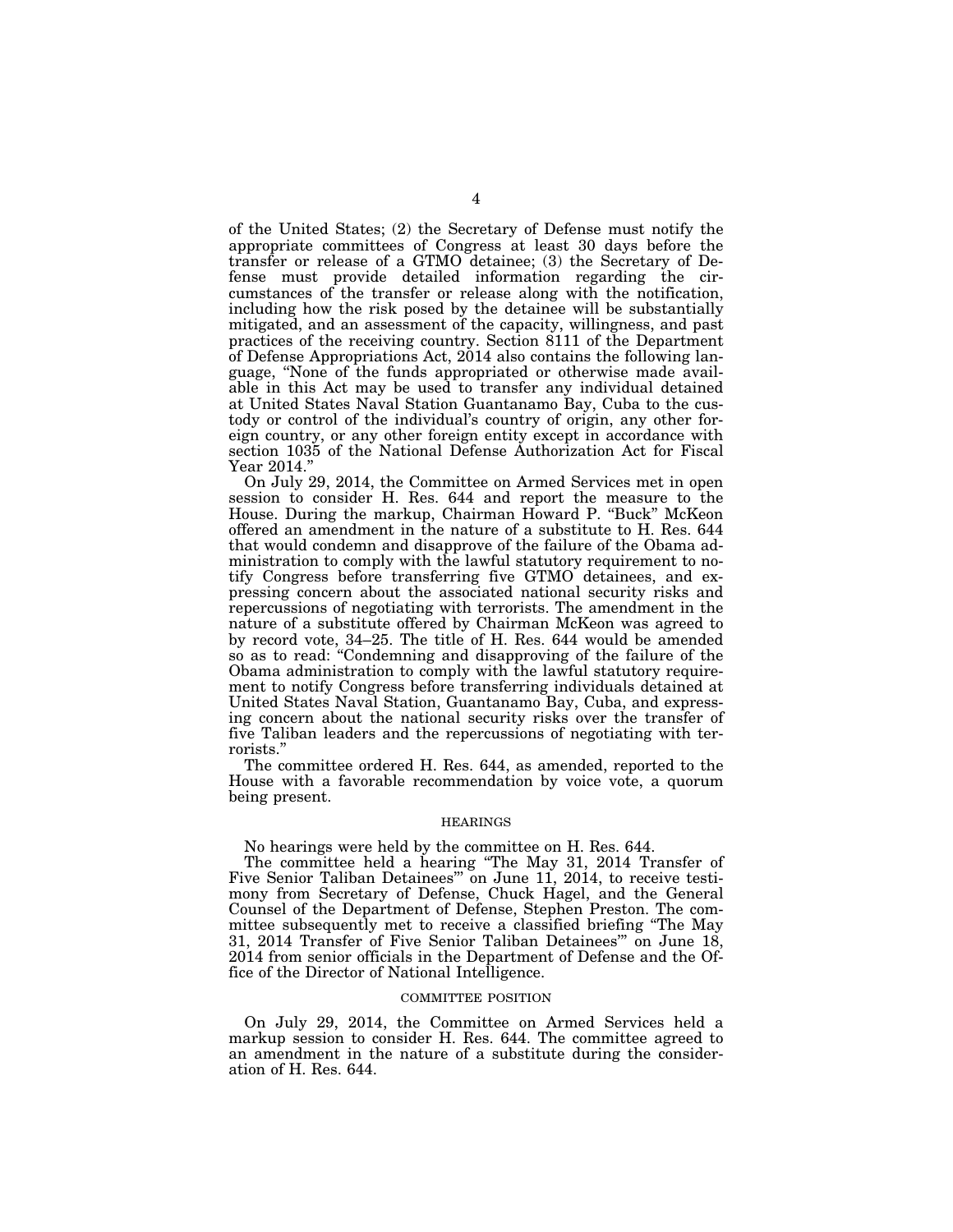The committee ordered H. Res. 644, as amended, reported to the House with a favorable recommendation by voice vote, a quorum being present.

### COMMITTEE VOTES

In accordance with clause 3(b) of rule XIII of the Rules of the House of Representatives, record votes were taken with respect to the committee's consideration of H. Res. 644. The record of these votes is contained in the following pages.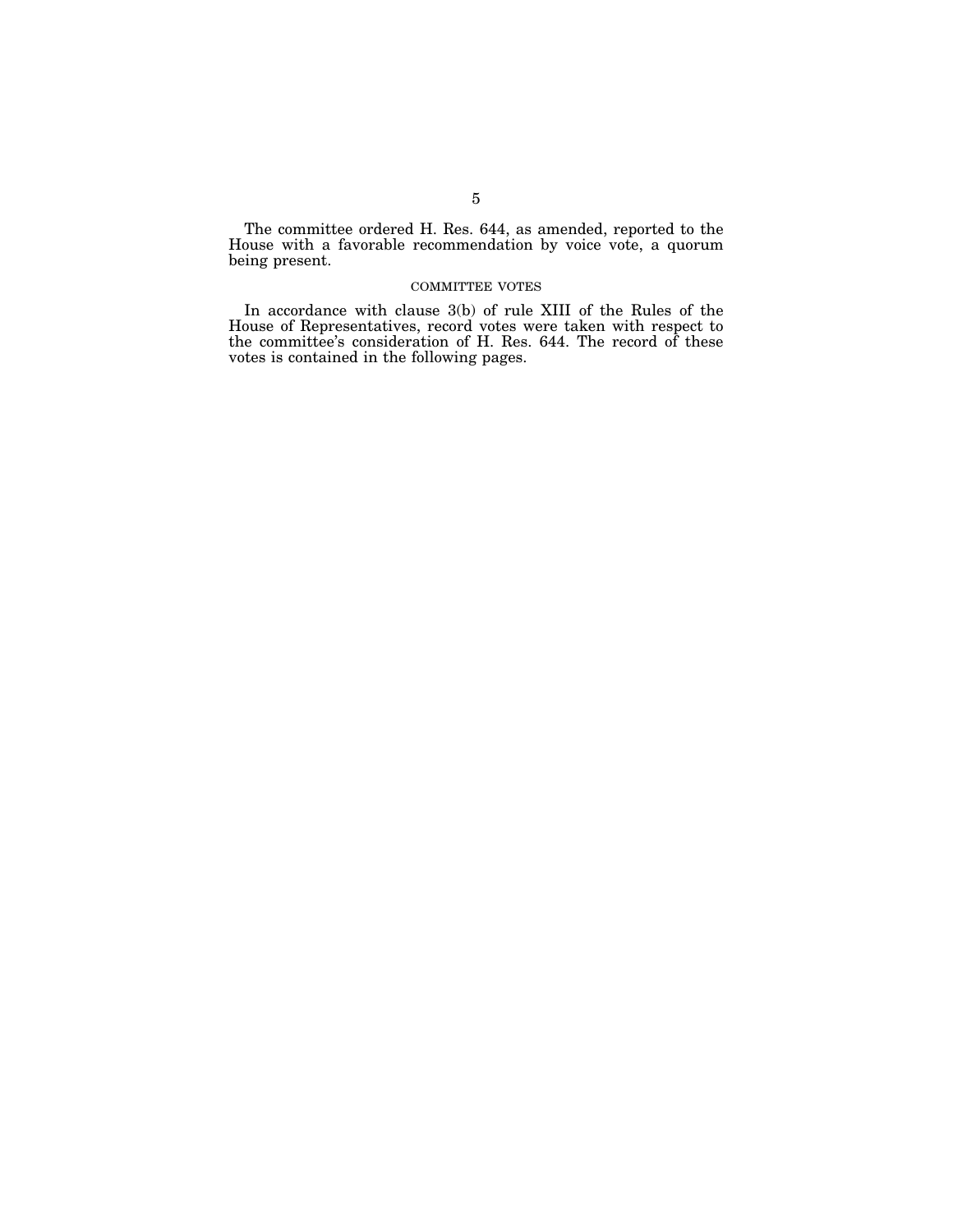# COMMITTEE ON ARMED SERVICES

# 113TH CONGRESS

### ROLL CALL VOTE NO.  $1\,$

### H. RES. 644

On agreeing to the Smith Amendment, Log 001r1

On agreeing to the Smith Amendment, Log offer<br>Description: Substitute for the McKeon Amendment in the Na-<br>ture of a Substitute expressing that the Obama administration<br>should have given 30 days notice before transferring G of Defense.

Tuesday, July 29, 2014

| Member          | Aye | No | Present | Member          | Aye | No | Present |
|-----------------|-----|----|---------|-----------------|-----|----|---------|
| Mr. McKeon      | .   | χ  | .       | Mr. Smith       | χ   | .  | .       |
| Mr. Thornberry  | .   | χ  | .       | Ms. Sanchez     | χ   |    | .       |
|                 | .   | .  | .       | Mr. McIntyre    | χ   | .  | .       |
|                 | .   | χ  | .       | Mr. Brady       | .   | χ  | .       |
|                 | .   | χ  | .       | Mrs. Davis      | .   | χ  | .       |
| Mr. Wilson      | .   | χ  | .       | Mr. Langevin    | χ   |    | .       |
| Mr. LoBiondo    | .   | χ  | .       | Mr. Larsen      | χ   | .  | .       |
| Mr. Bishop      | .   | χ  | .       | Mr. Cooper      | χ   | .  | .       |
|                 | .   | χ  | .       | Ms. Bordallo    | χ   | .  | .       |
|                 | .   | χ  | .       | Mr. Courtney    | .   | X  | .       |
| Mr. Rogers      | .   | χ  | .       | Mr. Loebsack    | χ   | .  | .       |
| Mr. Franks      | .   | χ  | .       | Ms. Tsongas     | .   | χ  | .       |
| Mr. Shuster     | .   | χ  | .       | Mr. Garamendi   | X   | .  | .       |
| Mr. Conaway     | .   | χ  | .       | Mr. Johnson     |     | X  | .       |
| Mr. Lamborn     | .   | χ  | .       | Ms. Hanabusa    | .   | .  | .       |
| Mr. Wittman     | .   | χ  | .       | Ms. Speier      | .   | χ  | .       |
|                 | .   | χ  |         | Mr. Barber      | χ   | .  | .       |
| Dr. Fleming     | .   | χ  | .       | Mr. Carson      | χ   |    | .       |
| Mr. Coffman     | .   | χ  | .       | Ms. Shea-Porter | χ   |    | .       |
|                 | .   | χ  | .       | Mr. Maffei      | χ   | .  | .       |
| Mr. Gibson      | .   | χ  | .       | Mr. Kilmer      | χ   | .  | .       |
| Mrs. Hartzler   | .   | χ  | .       | Mr. Castro      | χ   | .  | .       |
|                 | .   | χ  | .       | Ms. Duckworth   | χ   | .  | .       |
| Mr. Runyan      | .   | χ  | .       |                 | χ   |    | .       |
|                 | .   | χ  | .       | Mr. Enyart      | .   | χ  | .       |
| Mr. Palazzo     | .   | χ  | .       | Mr. Gallego     | χ   | .  | .       |
|                 | .   | χ  | .       | Mr. Veasey      | .   | χ  | .       |
| Mr. Nugent      | .   | .  | .       | Ms. Gabbard     | χ   | .  | .       |
| Mrs. Noem       | .   | χ  | .       |                 |     |    |         |
|                 | .   | χ  |         |                 |     |    |         |
| Mr. Bridenstine | .   | χ  |         |                 |     |    |         |
| Dr. Wenstrup    | .   | χ  |         |                 |     |    |         |
| Mrs. Walorski   | .   | χ  |         |                 |     |    |         |
|                 | .   | χ  |         |                 |     |    |         |

Roll Call Vote Total: Ayes 19; Noes 40; Present 0.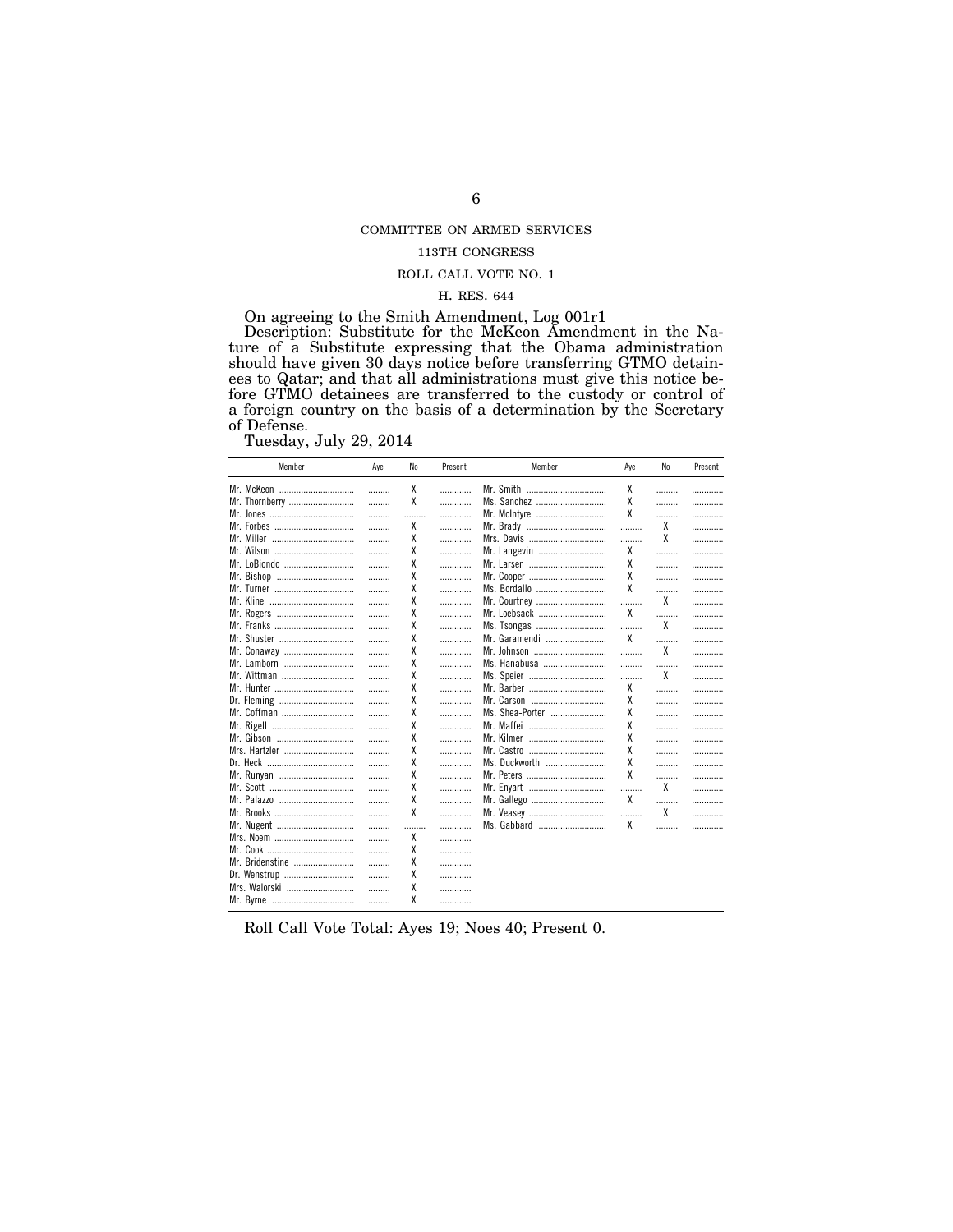# COMMITTEE ON ARMED SERVICES

## 113TH CONGRESS

### ROLL CALL VOTE NO.  $2\,$

### H. RES. 644

On agreeing to the McKeon Amendment in the Nature of a Substitute to H. Res. 644

Description: Amendment in the Nature of a Substitute condemning and disapproving of the failure of the Obama administration to comply with the lawful statutory requirement to notify Congress before transferring five GTMO detainees, and expressing concern about the associated national security risks and repercussions of negotiating with terrorists.

Tuesday, July 29, 2014

| Member          | Aye | No | Present | Member          | Aye | N <sub>0</sub> | Present |
|-----------------|-----|----|---------|-----------------|-----|----------------|---------|
| Mr. McKeon      | χ   | .  | .       | Mr. Smith       | .   | χ              | .       |
| Mr. Thornberry  | χ   | .  | .       | Ms. Sanchez     | .   | χ              | .       |
|                 | .   | .  | .       | Mr. McIntyre    | X   | .              | .       |
|                 | χ   | .  | .       | Mr. Brady       | .   | χ              | .       |
|                 | χ   | .  | .       | Mrs. Davis      | .   | χ              | .       |
|                 | χ   | .  | .       | Mr. Langevin    | .   | χ              | .       |
| Mr. LoBiondo    | χ   | .  | .       |                 | .   | χ              | .       |
| Mr. Bishop      | χ   | .  | .       | Mr. Cooper      | .   | χ              | .       |
|                 | χ   | .  | .       | Ms. Bordallo    | .   | χ              | .       |
|                 | χ   | .  | .       | Mr. Courtney    | .   | χ              | .       |
| Mr. Rogers      | χ   | .  | .       | Mr. Loebsack    | .   | χ              | .       |
|                 | χ   | .  | .       | Ms. Tsongas     | .   | χ              | .       |
| Mr. Shuster     | χ   | .  | .       | Mr. Garamendi   | .   | χ              | .       |
| Mr. Conaway     | χ   | .  | .       | Mr. Johnson     | .   | χ              | .       |
| Mr. Lamborn     | χ   | .  | .       | Ms. Hanabusa    | .   | .              | .       |
| Mr. Wittman     | χ   | .  | .       | Ms. Speier      | .   | χ              | .       |
|                 | χ   | .  | .       | Mr. Barber      | .   | χ              | .       |
| Dr. Fleming     | χ   | .  | .       | Mr. Carson      | .   | χ              | .       |
| Mr. Coffman     | χ   | .  | .       | Ms. Shea-Porter | .   | χ              | .       |
|                 | χ   | .  | .       | Mr. Maffei      | .   | χ              | .       |
|                 | χ   | .  | .       | Mr. Kilmer      | .   | χ              | .       |
| Mrs. Hartzler   | χ   | .  | .       | Mr. Castro      | .   | χ              | .       |
|                 | χ   | .  | .       | Ms. Duckworth   | .   | χ              | .       |
| Mr. Runyan      | χ   | .  | .       |                 | .   | χ              | .       |
|                 | χ   | .  | .       | Mr. Enyart      | .   | χ              | .       |
| Mr. Palazzo     | χ   | .  | .       | Mr. Gallego     | .   | χ              | .       |
|                 | χ   | .  | .       | Mr. Veasey      | .   | χ              | .       |
| Mr. Nugent      |     | .  |         | Ms. Gabbard     | X   | .              | .       |
| Mrs. Noem       | χ   | .  | .       |                 |     |                |         |
|                 | χ   | .  | .       |                 |     |                |         |
| Mr. Bridenstine | χ   | .  | .       |                 |     |                |         |
| Dr. Wenstrup    | χ   | .  |         |                 |     |                |         |
| Mrs. Walorski   | χ   | .  | .       |                 |     |                |         |
|                 | χ   | .  |         |                 |     |                |         |

Roll Call Vote Total: Ayes 34; Noes 25; Present 0.

CONGRESSIONAL BUDGET OFFICE ESTIMATE

Clause  $3(c)(3)$  of rule XIII of the House of Representatives is not applicable because the Congressional Budget Office did not provide a cost estimate for the resolution.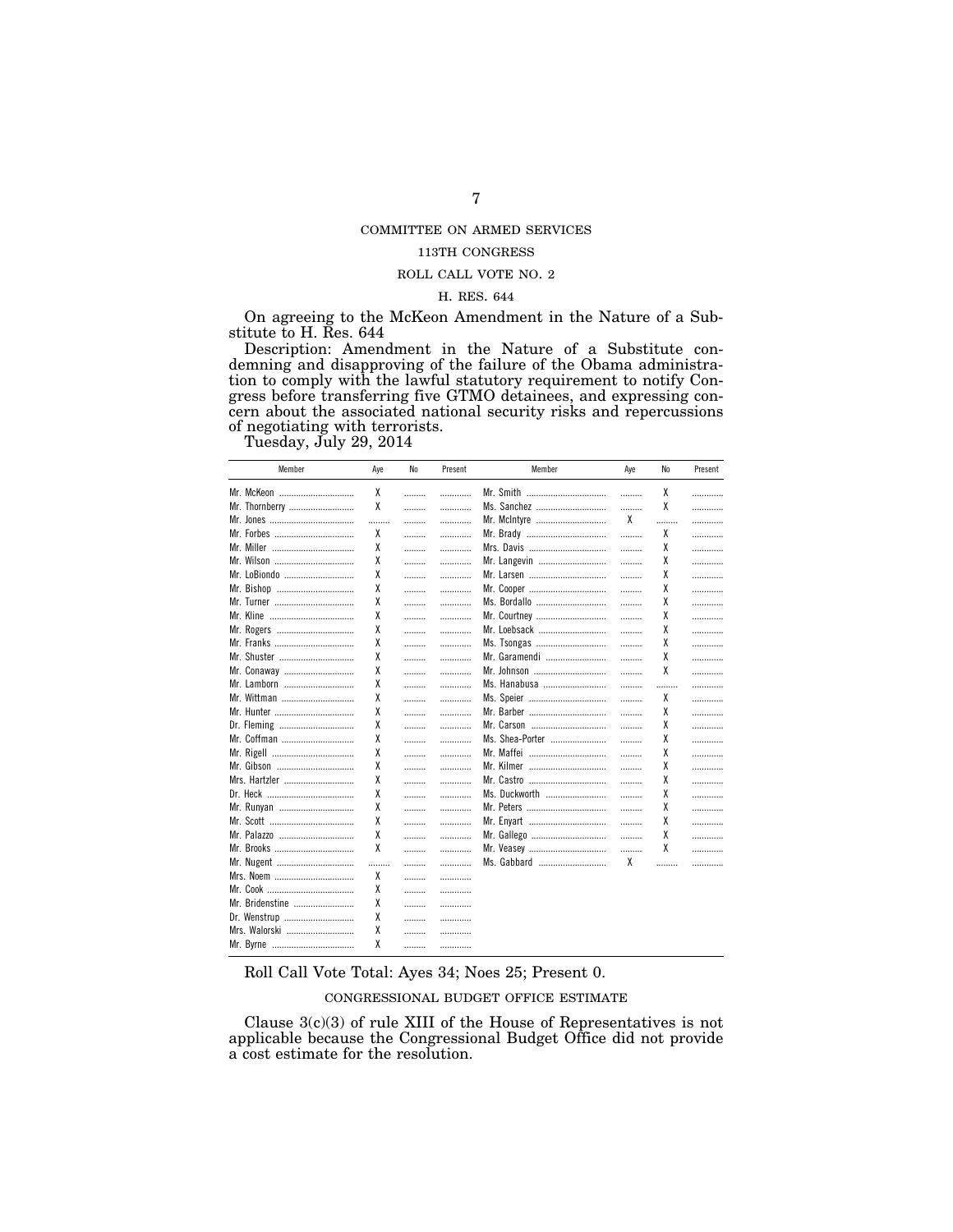### COMMITTEE COST ESTIMATE

Pursuant to clause 3(d) of rule XIII of the Rules of the House of Representatives, the committee estimates the costs of implementing the resolution would be negligible.

#### STATEMENT REQUIRED BY THE CONGRESSIONAL BUDGET ACT

In accordance with clause  $(3)(c)(2)$  of rule XIII of the Rules of the House of Representatives, and section 308(a) of the Congressional Budget Act of 1974 (Public Law 93–344), this resolution does not provide new budget authority, new spending authority, new credit authority, or an increase or decrease in revenues or tax expenditures.

#### ADVISORY OF EARMARKS

The committee finds that H. Res. 644, as reported, does not contain any congressional earmarks, limited tax benefits, or limited tariff benefits as defined in clause 9 of rule XXI of the Rules of the House of Representatives.

#### OVERSIGHT FINDINGS

With respect to clause  $3(c)(1)$  of rule XIII of the Rules of the House of Representatives, the committee reports that the findings and recommendations of the committee are incorporated in the descriptive portions of this report.

#### GENERAL PERFORMANCE GOALS AND OBJECTIVES

In compliance with clause  $3(c)(4)$  of rule XIII of the Rules of the House of Representatives, there are no general performance goals and objectives associated with this legislation, as it authorizes no funding.

#### FEDERAL ADVISORY COMMITTEE STATEMENT

No advisory committees within the meaning of section 5(b) of the Federal Advisory Committee Act were created by this legislation.

### STATEMENT OF FEDERAL MANDATES

Pursuant to section 423 of Public Law 104–4, this resolution contains no Federal mandates with respect to state, local, and tribal governments, nor with respect to the private sector. Similarly, the resolution provides no Federal intergovernmental mandates.

#### APPLICABILITY TO THE LEGISLATIVE BRANCH

The committee finds that this legislation does not relate to the terms and conditions of employment or access to public services or accommodations within the meaning of section  $10\overline{2(b)(3)}$  of the Congressional Accountability Act (Public Law 104–1).

### DUPLICATION OF FEDERAL PROGRAMS

No provision of the resolution establishes or reauthorizes a program of the Federal Government known to be duplicative of another Federal program, a program that was included in any report from the Government Accountability Office to Congress pursuant to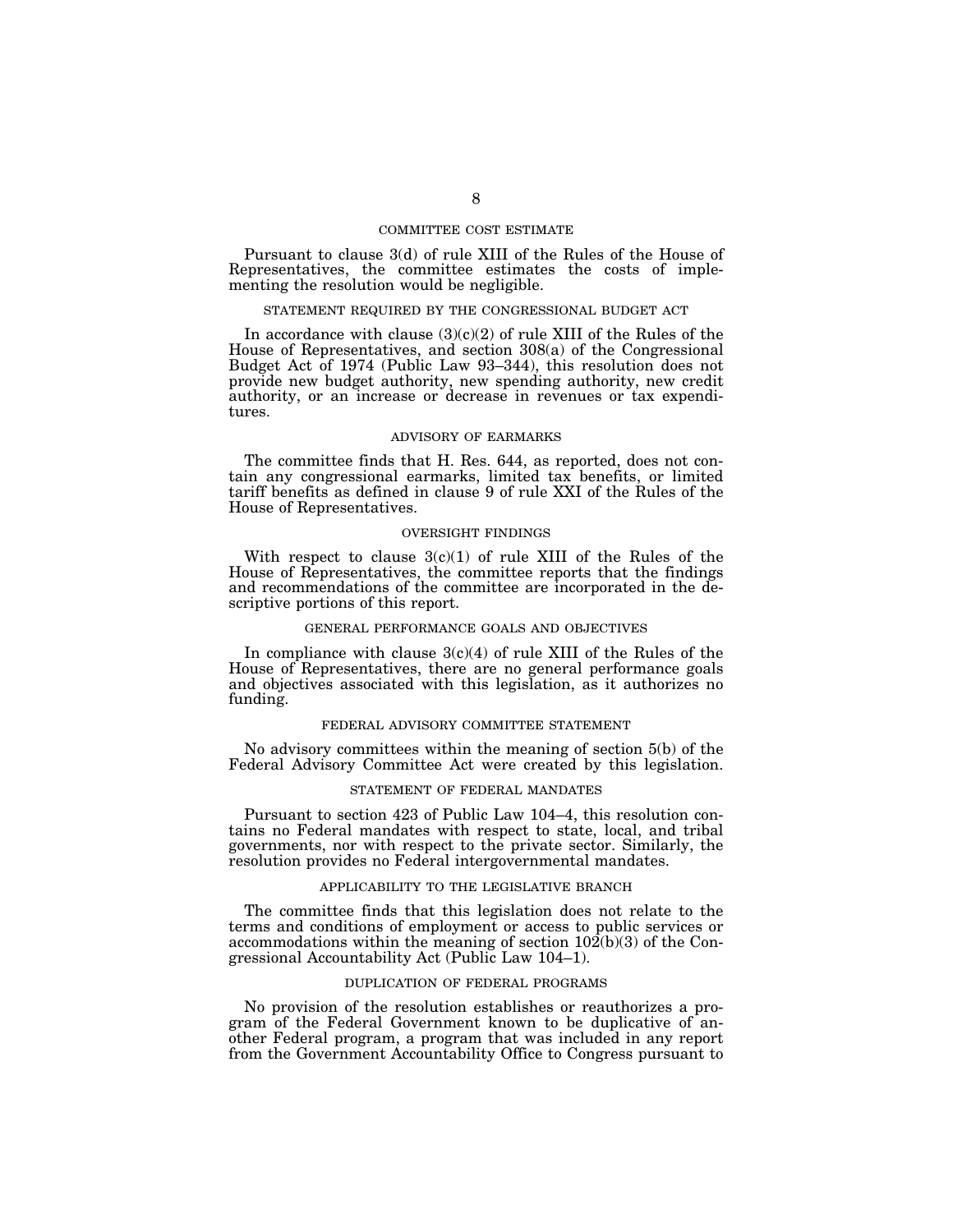section 21 of Public Law 111–139, or a program related to a program identified in the most recent Catalog of Federal Domestic Assistance.

### DISCLOSURE OF DIRECTED RULE MAKINGS

The committee estimates that H. Res. 644, as amended, requires no directed rule makings.

## CHANGES IN EXISTING LAW MADE BY THE BILL, AS REPORTED

In compliance with clause 3(e) of rule XIII of the Rules of the House of Representatives, H. Res. 644, as amended, would not make any changes to existing law.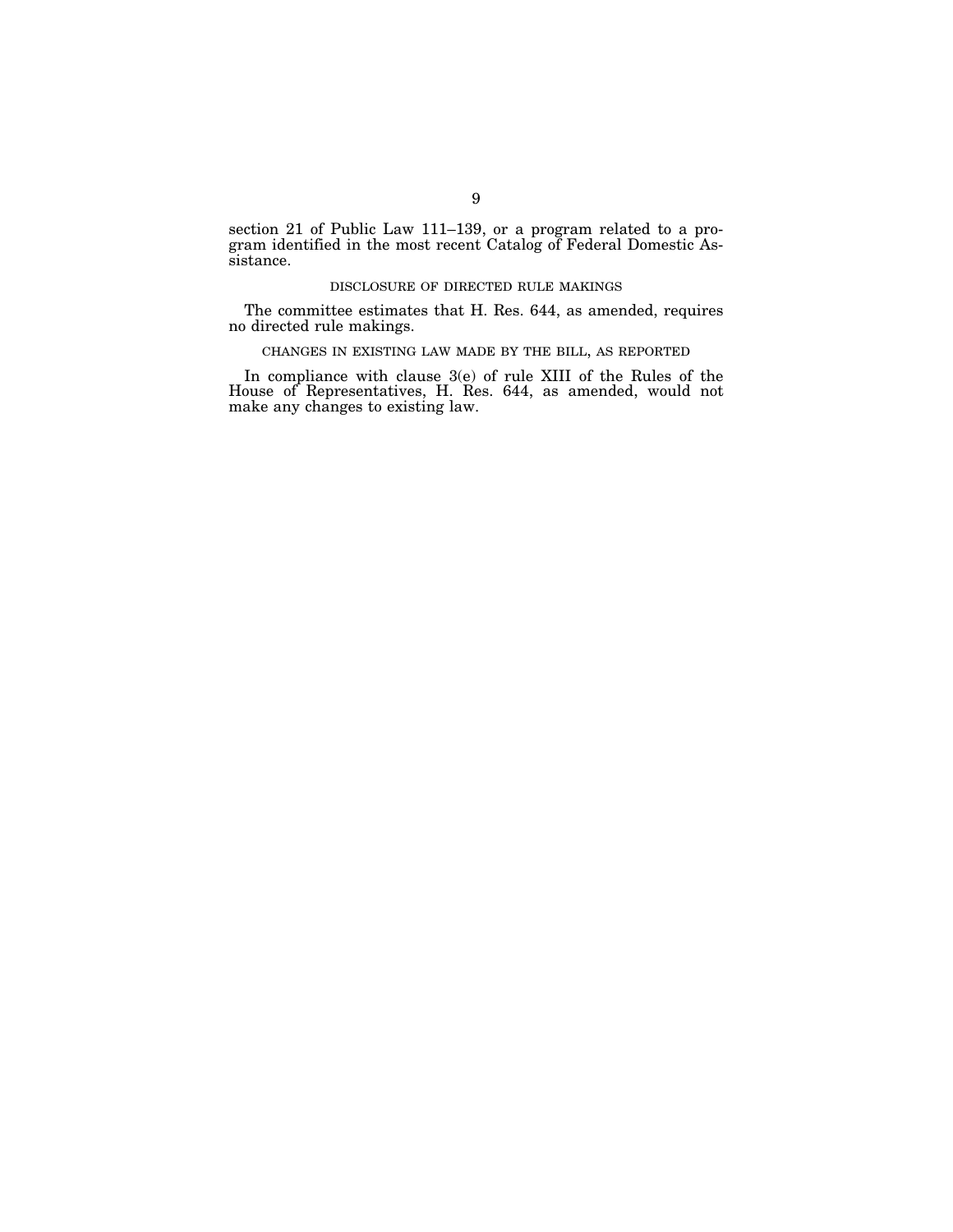### DISSENTING VIEWS

H. Res. 644 is an overstated and unnecessary product of a rhetorical exercise fueled by overt partisanship. We dissent from the condemnation made by H. Res. 644, as reported by the House Armed Services Committee, that is based on the premise that the Obama administration violated the law in providing the appropriate congressional committees less than 30 days' notice of the determination made by the Secretary of Defense, supporting the May 31, 2014 transfer of five Taliban detainees from the detention facility at United States Naval Station, Guantanamo Bay, Cuba to the State of Qatar, in exchange for the release of Sergeant Bowe Bergdahl, as called for by section 1035(d) of the National Defense Authorization Act for Fiscal Year 2014 (Public Law 113–66; 10 U.S.C. 801 note). H. Res. 644 does not provide appropriate means for settling questions on the legality of the administration's actions associated with the transfer of the five Guantanamo detainees, nor for protecting valid congressional interests in being properly informed of national security matters, nor for building a more constructive relationship between the executive and legislative branches of government.

The House of Representatives should not presume that the Obama administration violated the law. There exists stark disagreement between the administration and certain members of the legislative branch as to whether, in certain circumstances, the statutory requirement in question would encroach upon constitutional separation of powers principles. In our hearing on the matter, on June 11, Secretary of Defense Chuck Hagel expressed the administration's position in his testimony as follows:

> In the decision to rescue Sergeant Bergdahl, we complied with the law, and we did what we believed was in the best interests of our country, our military, and Sergeant Bergdahl. The President has constitutional responsibilities and authorities to protect American citizens and members of our armed forces. That's what he did. America does not leave its soldiers behind. We made the right decision, and we did it for the right reasons—to bring home one of our people.

In light of this contention, it does not follow that the failure to meet the 30-day notification requirement, as unwelcome as that was, clearly amounts to a violation of law, and the Obama administration should not be condemned by the House of Representatives for its actions on a presumption of illegality. Unsubstantiated condemnations of executive actions merely serve to undermine the legitimacy of our national government.